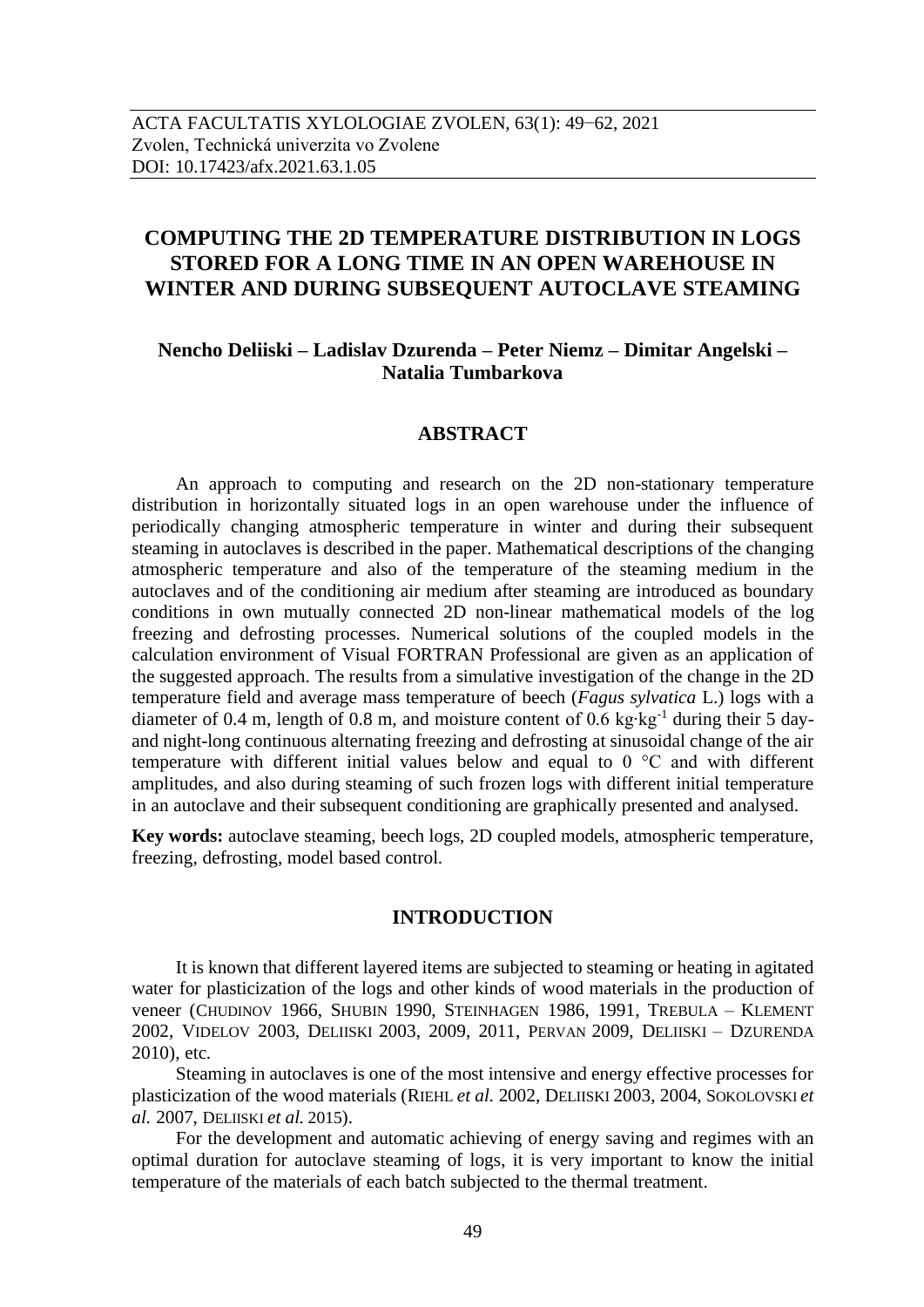The initial temperature of the separate batches depends on the duration of log storing in an open warehouse at periodically changing air temperature (DELISKI *et al*. 2020a, 2020b). The influence of this temperature in winter on the temperature field and on the average mass temperature of the logs is of considerable scientific and practical interest.

The aim of the paper is to suggest an approach to computing the 2D temperature distribution in logs at periodically changing atmospheric temperature during many days and nights in winter and to study the influence of the computed average mass temperature of such logs on the duration of the regimes for their steaming in autoclaves.

## **MATERIAL AND METHODS**

## **Mathematical models of the 2D temperature distribution in logs during their alternating freezing and defrosting in the air environment**

In (DELIISKI and TUMBARKOVA 2019, TUMBARKOVA 2019), the following coupled models describing the 2D non-stationary temperature distribution in logs situated in the air environment subjected to freezing and subsequent defrosting horizontally were created, solved, and verified:

a) During the log freezing process:  
\n
$$
c_{\text{eff-fr}} \cdot \rho \frac{\partial T(r, z, \tau)}{\partial \tau} = \lambda_{\text{r-eff-fr}} \left[ \frac{\partial^2 T(r, z, \tau)}{\partial r^2} + \frac{1}{r} \cdot \frac{\partial T(r, z, \tau)}{\partial r} \right] + \frac{\partial \lambda_{\text{r-eff-fr}}}{\partial T} \left[ \frac{\partial T(r, z, \tau)}{\partial r} \right]^2 + \lambda_{\text{p-eff-fr}} \frac{\partial^2 T(r, z, \tau)}{\partial z^2} + \frac{\partial \lambda_{\text{p-eff-fr}}}{\partial T} \left[ \frac{\partial T(r, z, \tau)}{\partial z} \right]^2 + q_{\text{v}}
$$
\n(1)

under an initial condition:

$$
T(r, z, 0) = T01
$$
\n
$$
(2)
$$

and the following boundary conditions:

• Along the radial coordinate *r* on the log frontal surface:

$$
\frac{\partial T(r,0,\tau)}{\partial r} = -\frac{\alpha_{\text{p-fr}}(r,0,\tau)}{\lambda_{\text{p-eff-fr}}(r,0,\tau)} \left[ T(r,0,\tau) - T_{\text{air-fr}}(\tau) \right],\tag{3}
$$

• Along the longitudinal coordinate *z* on the log cylindrical surface:

$$
\frac{T(0, z, \tau)}{\partial z} = -\frac{\alpha_{\text{r-fr}}(0, z, \tau)}{\lambda_{\text{r-eff-fr}}(0, z, \tau)} \Big[ T(0, z, \tau) - T_{\text{air-fr}}(\tau) \Big]. \tag{4}
$$

b) During the log defrosting process:

$$
c_{\text{eff-dfr}} \cdot \rho \frac{\partial T(r, z, \tau)}{\partial \tau} = \lambda_{\text{r-eff-dfr}} \left[ \frac{\partial^2 T(r, z, \tau)}{\partial r^2} + \frac{1}{r} \cdot \frac{\partial T(r, z, \tau)}{\partial r} \right] + \frac{\partial \lambda_{\text{r-eff-dfr}}}{\partial T} \left[ \frac{\partial T(r, z, \tau)}{\partial r} \right]^2 + \lambda_{\text{p-eff-dfr}} \frac{\partial^2 T(r, z, \tau)}{\partial z^2} + \frac{\partial \lambda_{\text{p-eff-dfr}}}{\partial T} \left[ \frac{\partial T(r, z, \tau)}{\partial z} \right]^2 \tag{5}
$$

under an initial condition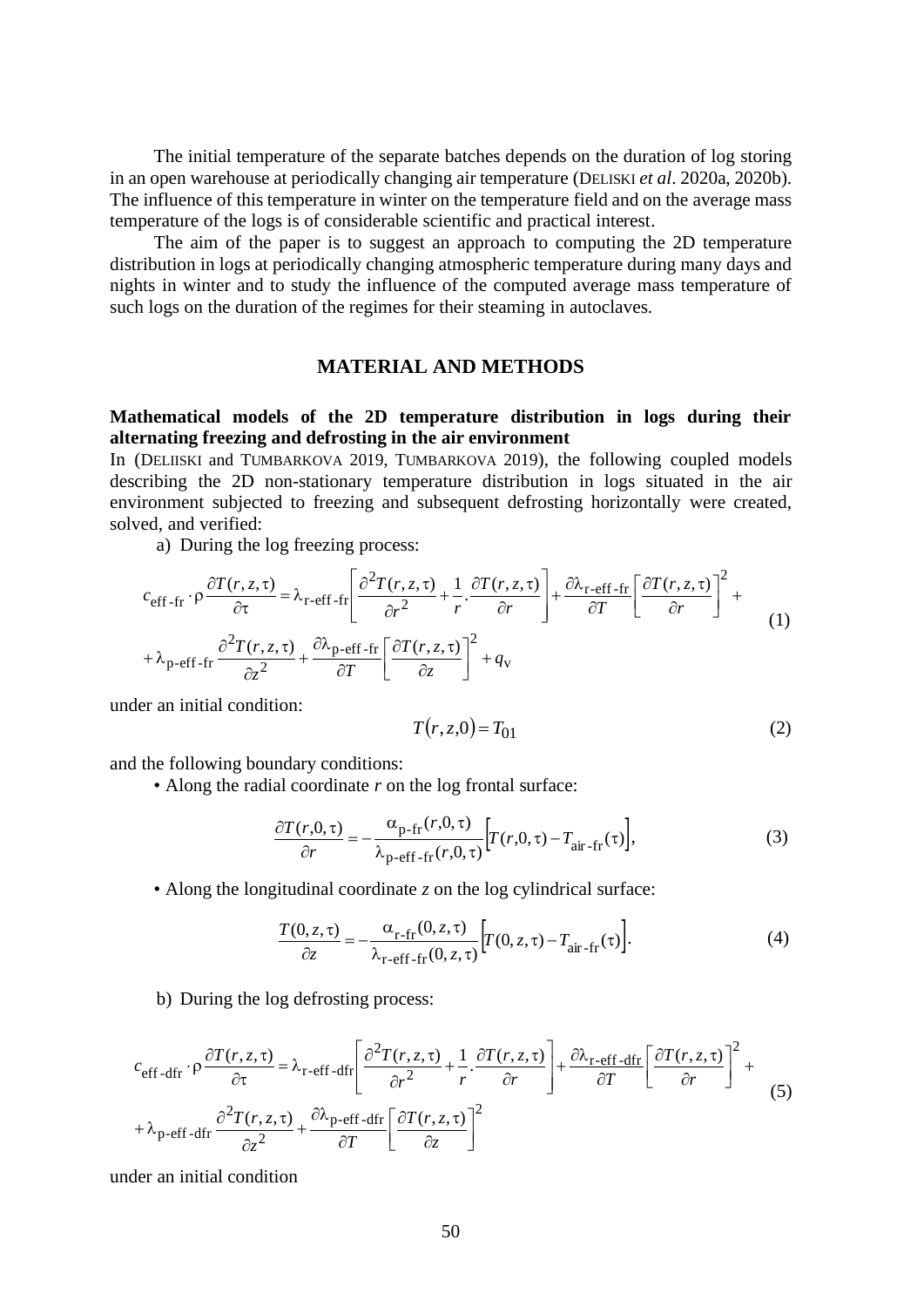$$
T(r, z, 0) = T(r, z, \tau_{\text{free}})
$$
\n<sup>(6)</sup>

and boundary conditions

• Along the radial coordinate *r*:

$$
\frac{\partial T(r,0,\tau)}{\partial r} = -\frac{\alpha_{\text{p-dfr}}(r,0,\tau)}{\lambda_{\text{p-dfr}}(r,0,\tau)} \Big[ T(r,0,\tau) - T_{\text{air-dfr}}(\tau) \Big],\tag{7}
$$

• Along the longitudinal coordinate *z*:

$$
\frac{\partial T(0, z, \tau)}{\partial z} = -\frac{\alpha_{\text{r-dfr}}(0, z, \tau)}{\lambda_{\text{r-dfr}}(0, z, \tau)} \Big[ T(0, z, \tau) - T_{\text{air-dfr}}(\tau) \Big]. \tag{8}
$$

where  $c_{\text{eff-fr}}$  and  $c_{\text{eff-dfr}}$  are the effective specific heat capacities of the wood during the freezing and defrosting of logs in temperatures when the free and the bound water crystallizes or melts (DELIISKI and TUMBARKOVA 2017),  $J \cdot kg^{-1} \cdot K^{-1}$ ;  $\lambda_{r\text{-eff-fr}}$  and  $\lambda_{p\text{-eff-fr}}$ effective thermal conductivities of the wood in radial and longitudinal direction during the separate stages of the log freezing process,  $W \cdot m^{-1} \cdot K^{-1}$ ;  $\lambda_{r\text{-eff-dfr}}$  and  $\lambda_{p\text{-eff-dfr}}$  effective thermal conductivities of the wood in radial and longitudinal direction during the separate stages of the log defrosting process,  $W \cdot m^{-1} \cdot K^{-1}$ ;  $\rho_w$  – wood density, kg $\cdot m^{-3}$ ;  $r$  – coordinate of the separate points along the log radius:  $0 \le r \le R$ , m;  $R$  – radius of the log, m;  $z$  – coordinate of the separate points along the log length:  $0 \le z \le L/2$ , m (Fig. 1); *L* – length of the log, m;  $\tau$  – time, s; fre *–* terminal time of the freezing process and the time when the coupled defrosting process begins, s;  $T$  – temperature, K;  $T_{01}$  – initial average mass temperature of the log subjected to freezing, K;  $T(r,z,0)$  – temperature of all points in the log volume at the beginning of the freezing or defrosting process, K;  $T(r, 0, \tau)$  – temperature of all points on the log frontal surface during the freezing or defrosting process, K;  $T(0, z, \tau)$  – temperature of all points on log cylindrical surface during the freezing or defrosting process, K; *T*air-fr and *T*air- $<sub>dfr</sub>$  – temperature of the ambient air environment during the log freezing and defrosting</sub> processes, K; *q*<sup>v</sup> – internal heat source in the log volume caused by the release of the latent heat of both the free and bound water in the wood during their crystallization (DELIISKI and TUMBARKOVA 2017, 2019), W·m<sup>-3</sup>;  $\alpha_{r\text{-}fr}$  and  $\alpha_{p\text{-}fr}$  – convective heat transfer coefficients between the log surfaces and ambient air environment in radial and longitudinal direction during the freezing process respectively,  $W \cdot m^{-2} \cdot K^{-1}$ ;  $\alpha_{r\text{-diff}}$  and  $\alpha_{p\text{-diff}}$  – convective heat transfer coefficients between the log surfaces and ambient air in radial and longitudinal direction respectively during the thawing process,  $W \cdot m^{-2} \cdot K^{-1}$ .

The models (1) to (8) can be used for the calculation of the 2D temperature distribution in logs, which length, *L*, is larger than their diameter, *D*, not more than  $3 \div 4$  times.

## **Modelling of the 2D temperature distribution in frozen logs during their steaming in an autoclave and subsequent cooling in an air medium**

The mechanism of 2D change in the temperature in the longitudinal sections of frozen logs during their steaming and subsequent conditioning is mathematically described by eq. (5) (DELIISKI 2003) under an initial condition (DELIISKI *et al.* 2020b)

$$
T(r, z, 0) = T_{02} \tag{9}
$$

where  $T_{02}$  is an initial average mass temperature of the log subjected to steaming, K and the following boundary conditions:

• During the steaming process – at a prescribed temperature of the steaming medium: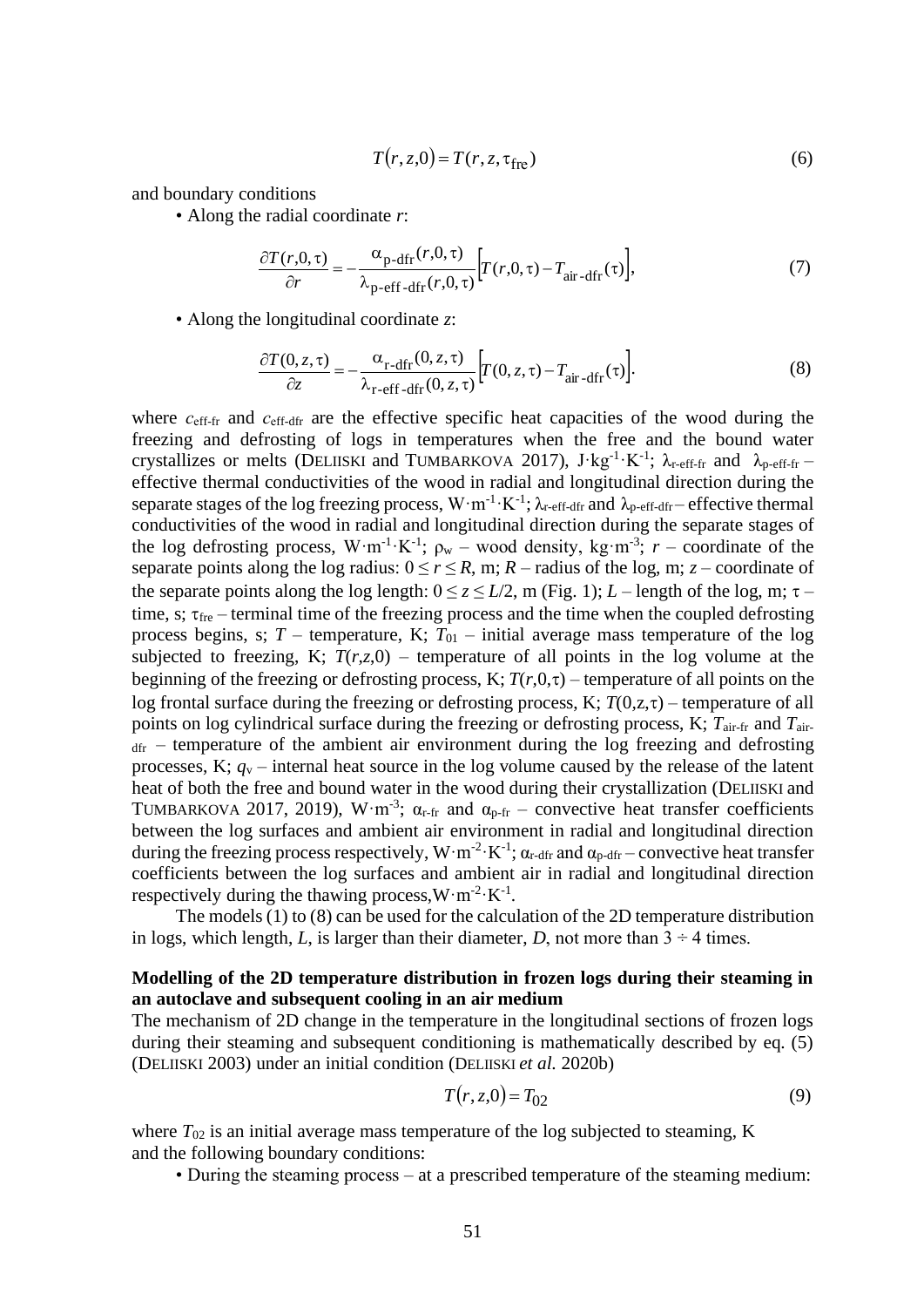$$
T(r,0,\tau) = T(0,z,\tau) = T_{\rm m}(\tau)
$$
\n(10)

where  $T<sub>m</sub>$  is the temperature of the steaming medium in the autoclave, K.

• During the cooling the steamed logs in an air environment – under convective boundary conditions, which are presented above by eqs. (7) and (8).

 Equations (1) to (10) represent a common form of the coupled mathematical models of 2D heat distribution in logs subjected to alternating freezing and defrosting in an air environment and after that to steaming and subsequent cooling in an air medium.

The positioning of the coordinate axis *r* and *z*, and also of 4 representative knots of the calculation mesh is shown in Fig. 1. Subsequently, it was used for the numerical solving the coupled models containing the eqs. (1) to (10).



**Fig. 1 Positioning of the coordinate axes and the knots of the calculation mesh with representative points T1, T2, T3, and T4 on ¼ of the longitudinal section of log subjected to freezing, defrosting, and autoclave steaming.**

**Mathematical description of the thermo-physical properties and icing degree of the logs**  Mathematical descriptions of the effective specific heat capacities of the wood during its freezing and defrosting, *с*еff-fr and *с*еff-dfr, respectively, and also of the effective thermal conductivities of the wood in radial and longitudinal direction during its freezing and defrosting,  $\lambda_{r\text{-eff-fr}}, \lambda_{p\text{-eff-fr}},$  and  $\lambda_{r\text{-eff-dfr}}$ ,  $\lambda_{p\text{-eff-dfr}}$  respectively, were suggested in DELIISKI (2003, 2004, 2009, 2011, 2013a, 2013b, DELIISKI – DZURENDA 2010, DELIISKI *et al.* 2010, 2019, 2020b) based on the experiments mentioned in the dissertations of CHUDINOV (1966) and KANTER (1955) related to the change in  $c$  and  $\lambda$  as a function of  $t$  and  $u$ .

These relations are used in both the European (CHUDINOV 1968, SHUBIN 1990, POŽGAJ *et al*. 1997, TREBULA and KLEMENT 2002, VIDELOV 2003, PERVAN 2009, HRČKA and BABIAK 2017) and the American professional literature (STEINHAGEN 1986, 1991, STEINHAGEN and LEE 1988, KHATTABI and STEINHAGEN 1992, 1993, 1995) when calculating various processes of wood thermal treatment.

Mathematical descriptions of the effective specific heat capacities of the logs during their freezing and defrosting, ceff-fr and ceff-dfr respectively, which participate in eqs. (1) and (5) respectively, were given in (DELIISKI and TUMBARKOVA 2019, TUMBARKOVA 2019, TUMBARKOVA *et al.* 2018). Mathematical descriptions of the wood density above the hygroscopic range, ρ, and of the internal heat source in the log volume, *q*v, are also given in the literature.

 For the calculation of the heat transfer coefficients of the horizontally situated beech logs during their freezing and defrosting at the free convection of the periodically changing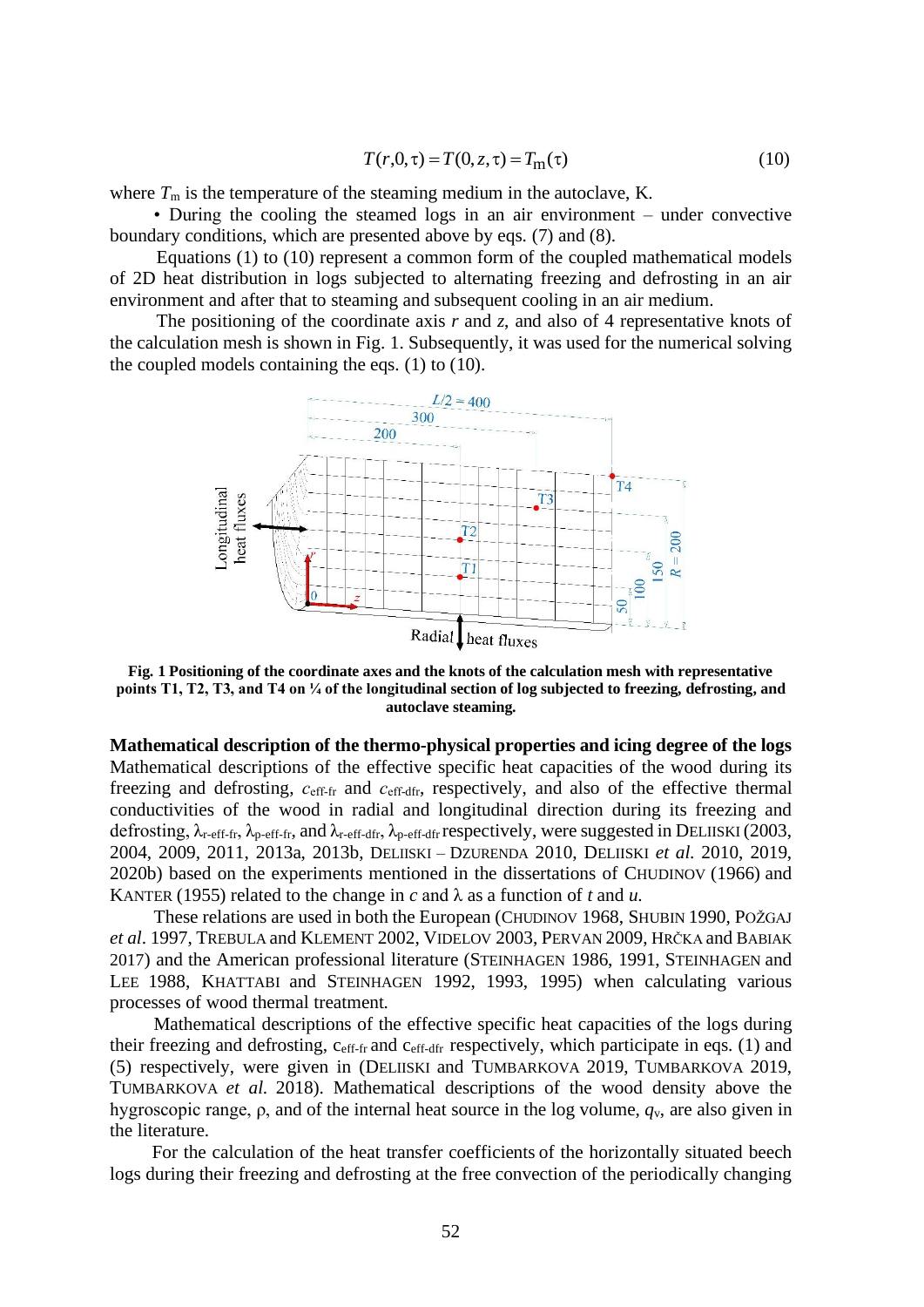ambient air temperature, the following experimentally verified equations (3), (4), (7), and (8) (TELEGIN *et al.* 2002, TUMBARKOVA 2019, DELIISKI *et al.* 2020c) were used:

• In the radial direction on the cylindrical surface of the logs:

$$
\alpha_{\text{r-fr}} = 1.123[T(0, z, \tau) - T_{\text{m-fr}}(\tau)]^{0.46},\tag{11}
$$

$$
\alpha_{\rm r-dfr} = 1.123[T(0, z, \tau) - T_{\rm m-dfr}(\tau)]^{0.26}.
$$
 (12)

• In the longitudinal direction on the frontal surface of the logs:

$$
\alpha_{p-fr} = 2.56[T(r, 0, \tau) - T_{m-fr}(\tau)]^{0.46},\tag{13}
$$

$$
\alpha_{p\text{-dfr}} = 2.56[T(r, 0, \tau) - T_{\text{m-dfr}}(\tau)]^{0.26}.
$$
 (14)

The heat transfer coefficients  $\alpha_{r\text{-cond}} = \alpha_{r\text{-diff}}$  in eq. (8) and  $\alpha_{p\text{-cond}} = \alpha_{p\text{-diff}}$  in eq. (7) of the beech logs subjected to the air conditioning immediately after their autoclave steaming are equal to (DELIISKI 2003, 2013b)

$$
\alpha_{\text{r-cond}} = 0.380 \cdot 1.026 \left[ T(0, z, \tau_{\text{reg}}) - T_{\text{air}}(\tau) \right] \cdot \left[ T(0, z, \tau_{\text{reg}}) - T_{\text{air}}(\tau) \right],\tag{15}
$$

$$
\alpha_{\text{p-cond}} = 0.676 \cdot 1.026 \left[ T(r, 0, \tau_{\text{reg}}) - T_{\text{air}}(\tau) \right] \cdot \left[ T(r, 0, \tau_{\text{reg}}) - T_{\text{air}}(\tau) \right],\tag{16}
$$

where  $T_{\text{air}}$  is the value of the surrounding air environment during the log conditioning, K;  $\tau_{\text{reg}}$  – duration of the steaming regime, s.

#### **Mathematical description of the periodically changing atmospheric temperature**

Mathematical description of the change in the atmospheric temperature,  $T_{air}$ , near the logs stored many days and nights in an open warehouse in winter is needed for the numerical solution of the coupled mathematical models (1) to (8).

The periodic change of the atmospheric temperature  $T_{\text{air}}$  during a long time when its maximum value *T*air-max remains constant can be described using the following equation (GUZENDA and GANOWICZ 1986, DELIISKI 1988, OLEK and GUZENDA 1995):

$$
T_{\text{air}} = T_{\text{air}0} + (T_{\text{air-max}} - T_{\text{air}0}) \cdot \sin(\omega \cdot \tau) \tag{17}
$$

where  $T_{\text{air0}}$  is the initial value of  $T_{\text{air}}$ , K;  $T_{\text{air-max}}$  – maximal value of  $T_{\text{air}}$  during its sinusoidal change, K;  $\omega$  – angular frequency of  $T_{\text{air}}$ ,  $s^{-1}$ ;  $\tau$  – time, s.

The angular frequency of  $T_{\text{air}}$  in eq. (17) is equal to

$$
\omega = \frac{2\pi}{\tau_0} \tag{18}
$$

where  $\tau_0$  is the period of change in  $T_{\text{air}}$ , s.

It is needed to use  $\pi = 3.14159$  for the precise solution of the tasks with the participation of eqs. (17) and (18).

For a periodic change of the air temperature during one day and night, i.e. at  $\tau_0 = 1$  d  $= 24$  h  $= 86,400$  s, according to eq. (18) it is obtained that

$$
\omega = \frac{2\pi}{\tau_0} = \frac{2 \cdot 3.14159}{86400} = 7.2722 \cdot 10^{-5} \text{ s}^{-1}
$$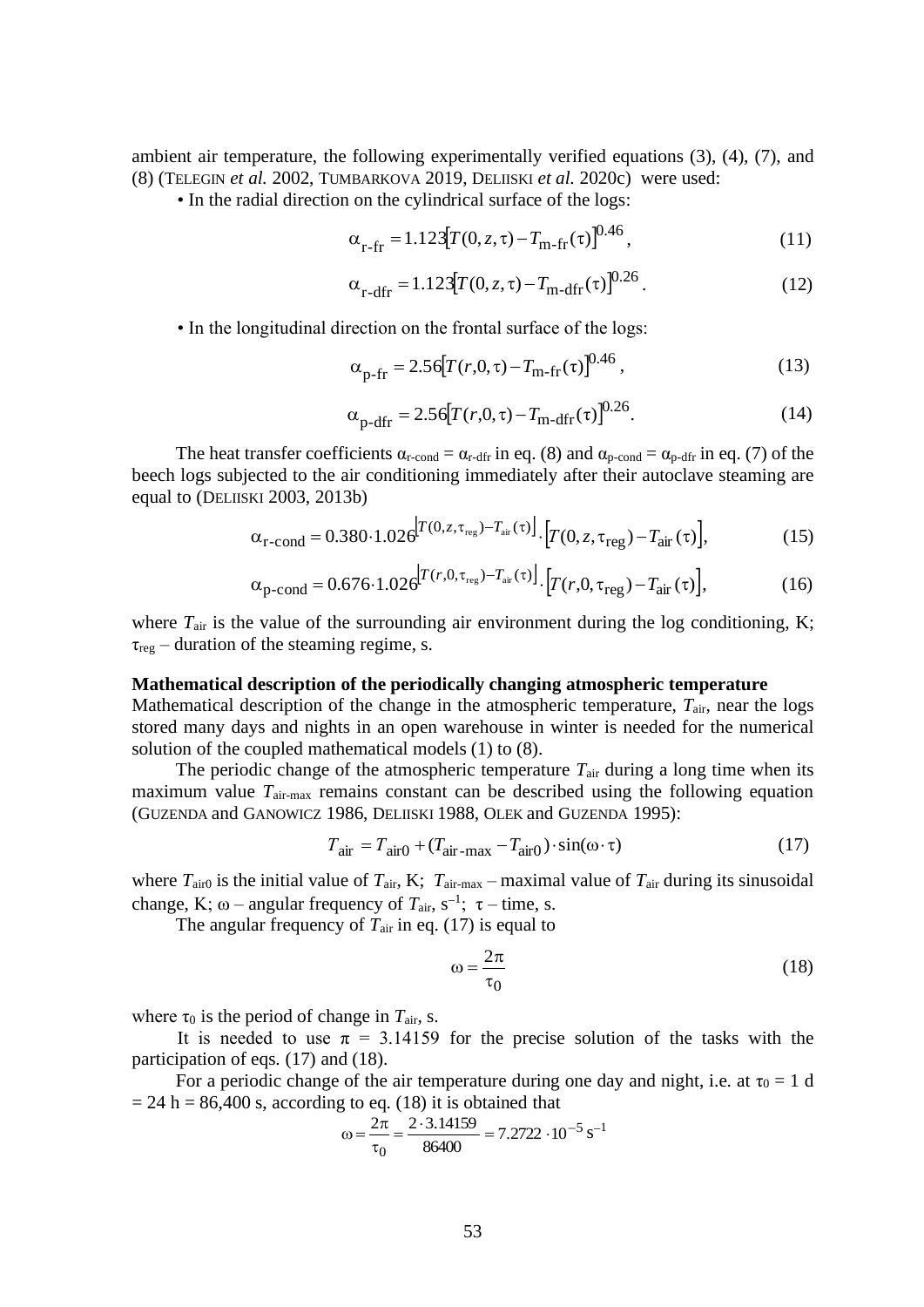When  $T_{\text{air0}}$  and  $T_{\text{air-max}}$  gradually increase or decrease during the time compared to their initial values,  $T_{\text{air0-in}}$  and  $T_{\text{air-max-in}}$  respectively, the temperature  $T_{\text{air}}$  can be calculated according to the equation

$$
T_{\text{air}} = T_{\text{air0-in}} \cdot (1 \pm K_{\text{air0}} \cdot \tau) + [(T_{\text{air-max-in}} - T_{\text{air0-in}}) \cdot (1 \pm K_{\text{air-a}} \cdot \tau)] \cdot \sin(\omega \cdot \tau) \tag{19}
$$

where  $K_{\text{air0}}$  and  $K_{\text{air-a}}$  (in s<sup>-1</sup>) are coefficients determining how much the change in  $T_{\text{air0}}$  and in the amplitude of  $T_{\text{air}}$  equal to  $T_{\text{air-a}} = T_{\text{air-max-in}} - T_{\text{air0-in}}$ , respectively, is over a period of time. These coefficients can be calculated according to following equations (DELIISKI *et al.* 2020a):

$$
K_{\text{air}0} = \frac{\frac{\Delta T_{\text{air}0 - \tau_0}}{T_{\text{air}0 - \text{in}}}}{\tau_0}
$$
 (20)

$$
K_{\text{air}-\text{a}} = \frac{\frac{\Delta T_{\text{air}-\text{max}-\tau_0}}{T_{\text{air}-\text{max}-\text{in}} - T_{\text{air0}-\text{in}}}}{\tau_0}
$$
(21)

where  $\Delta T_{\text{air0}-\tau_0}$  is the change in  $T_{\text{air0}}$  during the time interval equal to  $\tau_0$ , K;  $\Delta T_{\text{air-max}-\tau_0}$ – change in  $T_{\text{air-max}}$  during one period of  $\tau_0$ , K;  $T_{\text{air0-in}}$  – initial value of the periodically changing temperature *T*air, K; *T*air-max-in – initial value of *T*air-max, K.

The signs "+" and "-" on the right side of eq. (19) are used when  $T_{\text{air}}$  and  $T_{\text{air-max}}$ increase or decrease respectively during the periodical change in *T*m.

For the purpose of the analysis of the current log temperature condition at the initial temperature of the logs before their steaming, synchronously with solving the models (1) to (8), the average mass temperature of the logs,  $T_{avg}$ , for each moment of their alternating freezing and defrosting is calculated according to the equation

$$
T_{\text{avg}} = \frac{1}{S} \iint_{S} T_{i,k}^{n} \text{d}S
$$
 (22)

where the area of ¼ of the log longitudinal section, *S*, is equal to

$$
S = R \cdot \frac{L}{2} \tag{23}
$$

#### **RESULTS AND DISCUSSION**

The mathematical descriptions of the thermo-physical representatives of non-frozen logs considered above, and also of the periodically changing atmospheric temperature were introduced in the mathematical models (1) to (8).

For numerical solution of the models aimed at computing the 2D temperature fields in logs, a software program was prepared. It was an input in the calculation environment of Visual FORTRAN Professional. An explicit form of the finite-difference method were used for transformation of the models in a form suitable for programming (DELIISKI 2003, 2011, 2013b, DELIISKI and TUMBARKOVA 2019). The calculation mesh was built on  $\frac{1}{4}$  of the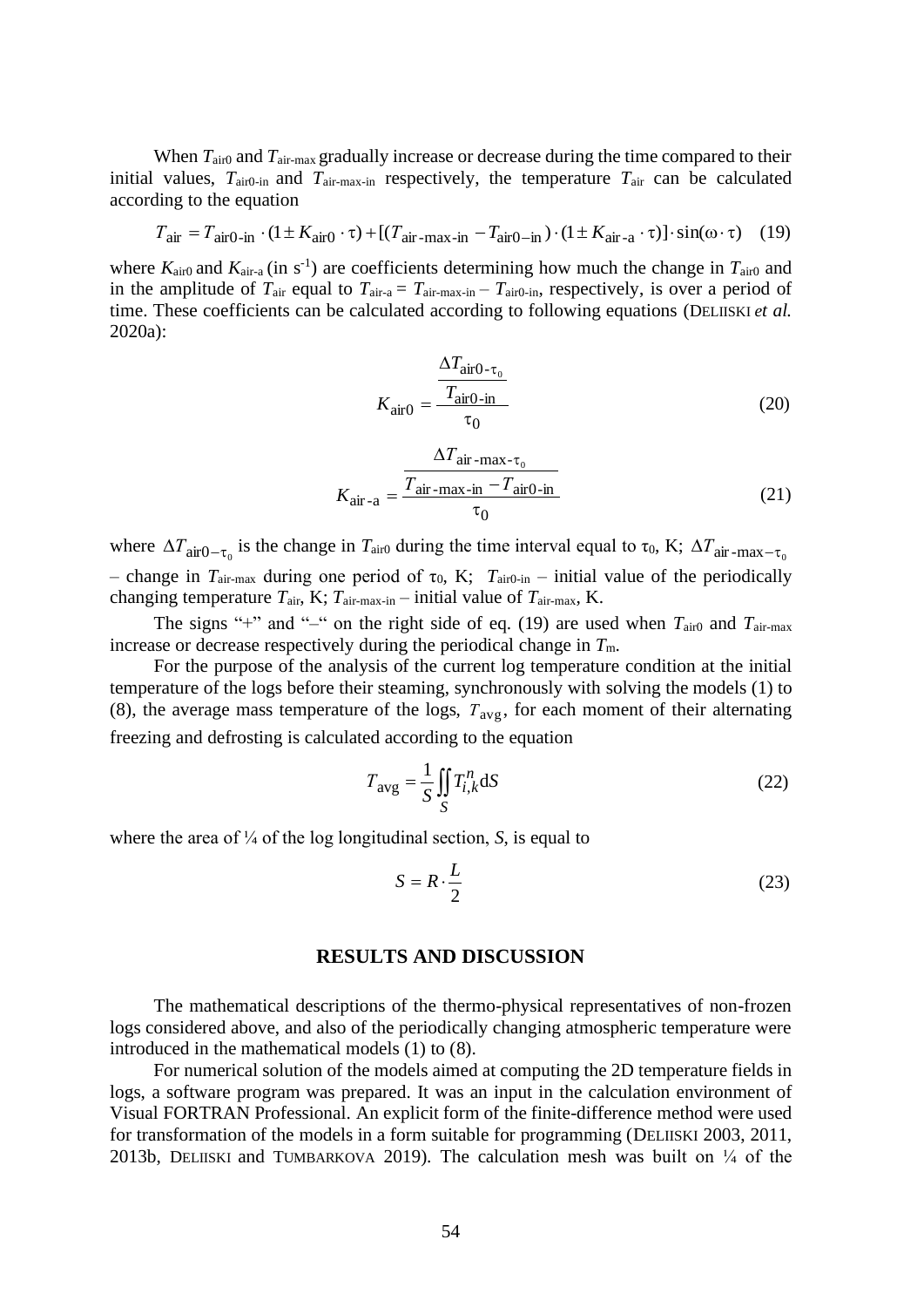longitudinal section of the logs due to the circumstance that this  $\frac{1}{4}$  is mirror symmetrical towards the remaining  $\frac{3}{4}$  of the same section (refer to Fig. 1).

Using the program, computations were made to determine the 2D non-stationary temperature distribution in the longitudinal sections of beech logs under different boundary conditions given below.

During the solution of the models, the mathematical descriptions of the thermophysical characteristics of non-frozen and frozen beech logs with industrial dimensions (diameter  $D = 0.4$  m and length  $L = 0.8$  m), basic density  $\rho_b = 560 \text{ kg} \cdot \text{m}^{-3}$  (DELIISKI and DZURENDA 2010), moisture content of 0.6 kg⋅kg<sup>-1</sup>, and standardized fibre saturation point at 293.15 K (i.e. at 20 °C),  $u_{\text{fsp}}^{293.15} = 0.31 \text{ kg} \cdot \text{kg}^{-1}$ , were used.

The change in the following parameters during the alternating atmospheric freezing and defrosting or autoclave steaming of the logs were studied in this work: temperature of the processing mediums *t*air during storing the logs in an open warehouse and *t*<sup>m</sup> during their steaming in an autoclave, log surface and average mass temperatures, *t*<sup>s</sup> and *t*avg respectively, and also *t* of 4 representative points in the logs.

The coordinates of the four representative points in the longitudinal section of the logs were equal to: Point 1 with temperature  $t_1$ :  $r = R/4 = 50$  mm and  $z = L/4 = 200$  mm; Point 2 with  $t_2$ :  $r = R/2 = 100$  mm and  $z = L/4 = 200$  mm; Point 3 with  $t_3$ :  $r = 3R/4 = 150$  mm and z  $= 3L/8 = 300$  mm; Point 4 with  $t_4$ :  $r = R = 200$  mm and  $z = L/2 = 400$  mm. These coordinates of the points allow the determination and analysis of the 2D temperature distribution in logs during their storing for a long time in an open warehouse and during their subsequent autoclave steaming and conditioning.

#### **Computation of 2D temperature field in logs at changing atmospheric temperature**

Three options of 120 h (i.e. 5 d) continuous periodic freezing and defrosting of beech logs with an initial temperature  $t_{01} = 0$  °C (refer to eq. (2)) were studied as follows:

• for Log 1: at a constant values of the initial air temperature  $T_{\text{air0}} = 268.15 \text{ K}$  (i.e.  $t_{\text{air0}}$ )  $= -5$  °C) and of the maximum value of the sinusoidal changing air temperature  $T_{\text{air-max}} =$ 288.15 K (i.e. at the amplitude value of the air temperature  $t_{\text{air-a}} = T_{\text{air-max}} - T_{\text{air0}} = 20 \text{ °C}$ );

• for Log 2: at a constant value of  $t_{\text{air0}} = -5$  °C and gradual decrease in the value of  $t_{\text{air}}$  $a$ -in = 20 °C by 2 °C/d;

• for Log 3: at a gradual decrease in the initial values of  $t_{\text{air0-in}} = -5$  °C and  $t_{\text{air-a-in}} = 20$  $\rm ^{o}C$  by 2  $\rm ^{o}C/d.$ 

To provide a decrease in  $t_{\text{air0-in}} = 20 \degree C$  and  $t_{\text{air-a-in}}$  by 2  $\degree C/d$ , the following values of the coefficients  $K_{\text{air0}}$  and  $K_{\text{air-a}}$  according to eqs. (20) and (21) were used:  $K_{\text{air0}} = -8.6325 \cdot 10^{-8} \text{ s}^{-1}$ and  $K_{\text{air-a}} = -1.15741 \cdot 10^{-6} \text{ s}^{-1}$ .

Fig. 2, Fig. 3, and Fig. 4 present the calculated change in *t*air, *t*s, *t*avg, and *t* of 4 representative points in Log 1, Log 2, and Log 3 during their continuous 5 day- and nightlong (i.e. 120 h) periodic freezing and defrosting under the described conditions of the atmospheric temperature influence.

It can be seen that during the second period of the change in  $t_{\text{air}}$  (i.e. between  $24^{\text{th}}$  and  $48<sup>th</sup>$  hour) the temperature in all points of the studied logs drops below 0 °C. It means that there are conditions for water crystalizing in the entire volume of the logs. The temperature in the central point,  $t_4$ , changes the least. It remains very long in the range from  $0^{\circ}$ C and  $-1$  $\rm{O}^{\circ}$ C, in which the free water in the wood freezes (DELIISKI and TUMBARKOVA 2017). Only in the 81<sup>st</sup> h for Log 1, in the 91<sup>st</sup> h for Log 2, and in the 71<sup>st</sup> h for Log 3  $t_4$  drops to  $-1$  <sup>o</sup>C and the freezing process of the whole amount of the free water in the log centre ends and then the freezing of the bound water begins (TUMBARKOVA 2019).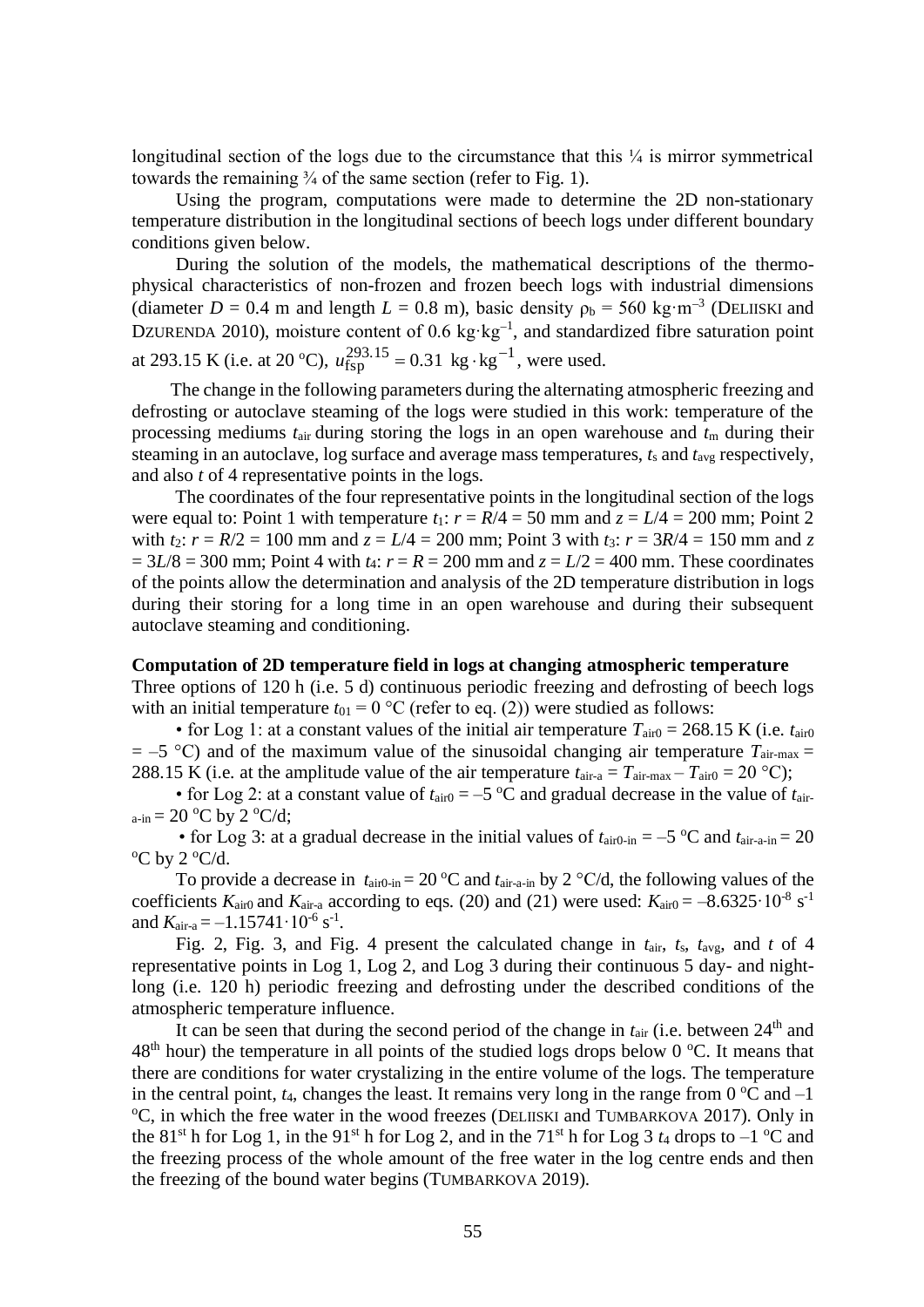

**Fig. 2 Change in** *t***air,** *t***s,** *t***avg, and** *t* **of 4 representative points of the Log 1 during its 120 h periodical freezing and defrosting at constant values of**  $t_{\text{air0}}$  **and**  $t_{\text{air-a}}$ **.** 



**Fig. 3 Change in** *t***air,** *t***s,** *t***avg, and** *t* **of 4 representative points of the Log 2 during its 120 h periodical** freezing and defrosting at constant value of  $t_{\text{air0}}$  and decreasing value of  $t_{\text{air-a}}$ .

In Fig. 2 it is seen that at the constant values of  $t_{\text{air0}} = -5$  °C and  $t_{\text{air-a}} = 20$  °C after 96<sup>th</sup> h, i.e. after the 4<sup>th</sup> period of  $t_{\text{air}}$ , a periodical change in the log temperature with practically constant amplitudes for the separate points comes. The further is distance of the point from the log surfaces, the smaller is the amplitude of the periodic change in the temperature in that point. The amplitudes of *t*air, *t*s*, t*avg, and *t* in the separate representative points after the 4<sup>th</sup> period are equal to:  $t_{\text{air-a}} = 20.0 \text{ °C}, t_{\text{s-a}} = 8.4 \text{ °C}, t_{1a} = 6.4 \text{ °C}, t_{2a} = 4.3 \text{ °C}, t_{3a} = 2.0 \text{ °C}, t_{4a}$  $= 1.6$  °C, and  $t_{\text{avg-a}} = 4.1$  °C.

When  $t_{\text{air0}} = -5$  °C remains constant and the initial value of  $t_{\text{air-a}} = 20$  °C decreases by 2 <sup>o</sup>C/d (Fig. 3) or when both mentioned initial values of  $t_{\text{air0}}$  and  $t_{\text{air-a}}$  decrease by 2 <sup>o</sup>C/d (Fig. 4) during the time, the amplitudes of the temperature in the separate points gradually decrease and during the second half of the last  $5<sup>th</sup>$  period of  $t<sub>air</sub>$  they are equal to:  $t<sub>air-a</sub> = 10.0$ <sup>o</sup>C,  $t_{sa} = 5.0$  <sup>o</sup>C,  $t_{1a} = 3.6$  <sup>o</sup>C,  $t_{2a} = 2.4$  <sup>o</sup>C,  $t_{3a} = 1.2$  <sup>o</sup>C, and  $t_{4a} = 1.0$  <sup>o</sup>C.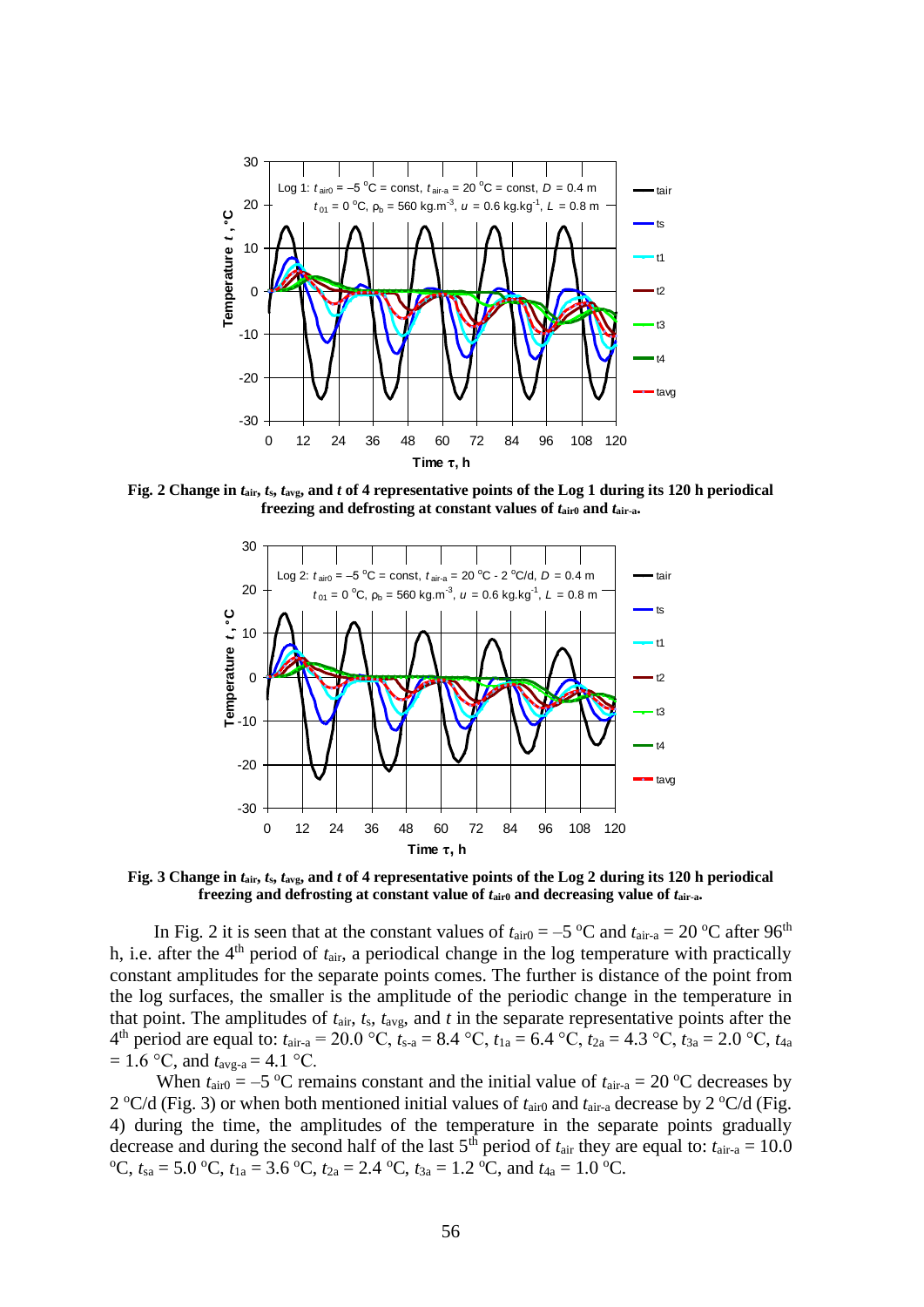

**Fig. 4 Change in** *t***air,** *t***s,** *t***avg, and** *t* **of 4 representative points of the Log 3 during its 120 h periodical** freezing and defrosting at decreasing values of  $t_{\text{air0}}$  and  $t_{\text{air-a}}$ .

The average mass temperature of the logs,  $t_{avg}$  strongly affecting the duration and energy consumption of the regimes for autoclave steaming of frozen logs (DELIISKI 2013b) is equal to the following values:

- at 24<sup>th</sup> h:  $-2.8$  °C for Log1,  $-2.5$  °C for Log2, and  $-3.2$  °C for Log3;
- at 48<sup>th</sup> h: –6.0 °C for Log1, –5.0 °C for Log2, and –7.8 °C for Log3;
- at  $72<sup>nd</sup>$  h:  $-8.2$  °C for Log1,  $-6.4$  °C for Log2, and  $-11.9$  °C for Log3;
- at 96<sup>th</sup> h:  $-9.8$  °C for Log1,  $-7.2$  °C for Log2, and  $-15.1$  °C for Log3;
- at  $120^{th}$  h:  $-10.4$  °C for Log1,  $-7.4$  °C for Log2, and  $-16.7$  °C for Log3.

### **Computation of 2D temperature field in logs during their steaming in an autoclave**

Two options of autoclave steaming and subsequent conditioning of the frozen beech logs (named as Log 4 and Log 5) were studied:

• Log 4 was with an initial temperature  $t_{02} = -1$  °C (refer to eq. (9));

• Log 5 was with an initial temperature  $t_{02} = -20$  °C.

At the beginning of the steaming process, the Log 4 contains only frozen free water in it, but the Log 5 apart from this contains significant amount of frozen bound water.

 During solving the equation (5) under an initial condition (9) and boundary conditions (10), 3-stage regimes for autoclave steaming of the logs were used. The typical temperature time profile of the processing medium temperature  $t<sub>m</sub>$  in a steaming autoclave and of the air medium for the consequent conditioning of the heated wood materials is shown in (DELIISKI 2003, DELIISKI and DZURENDA 2010, DELIISKI *et al*. 2020b).

In Fig. 5 and Fig. 6, the calculated change in  $t<sub>m</sub>$ ,  $t<sub>s</sub>$ , and  $t$  of 4 representative points of the Log 4 and Log 5 during their autoclave steaming and subsequent conditioning at  $t_{\rm m} = 20$  °C is presented.

One of the aims of this study was to determine how the average mass temperature of the logs at the beginning of the steaming process influences the duration of the steaming regime. That is why the initial temperature of  $\text{Log } 4$  and  $\text{Log } 5$ ,  $t_{02}$ , which in the practice is equal to *t*avg of the logs after their storing in an open warehouse, were assumed to be too different from each other and equal to  $t_{02} = -1$  °C and  $t_{02} = -20$  °C respectively, during the simulations with the model  $(5) \div (8)$ , using eqs. (15) and (16).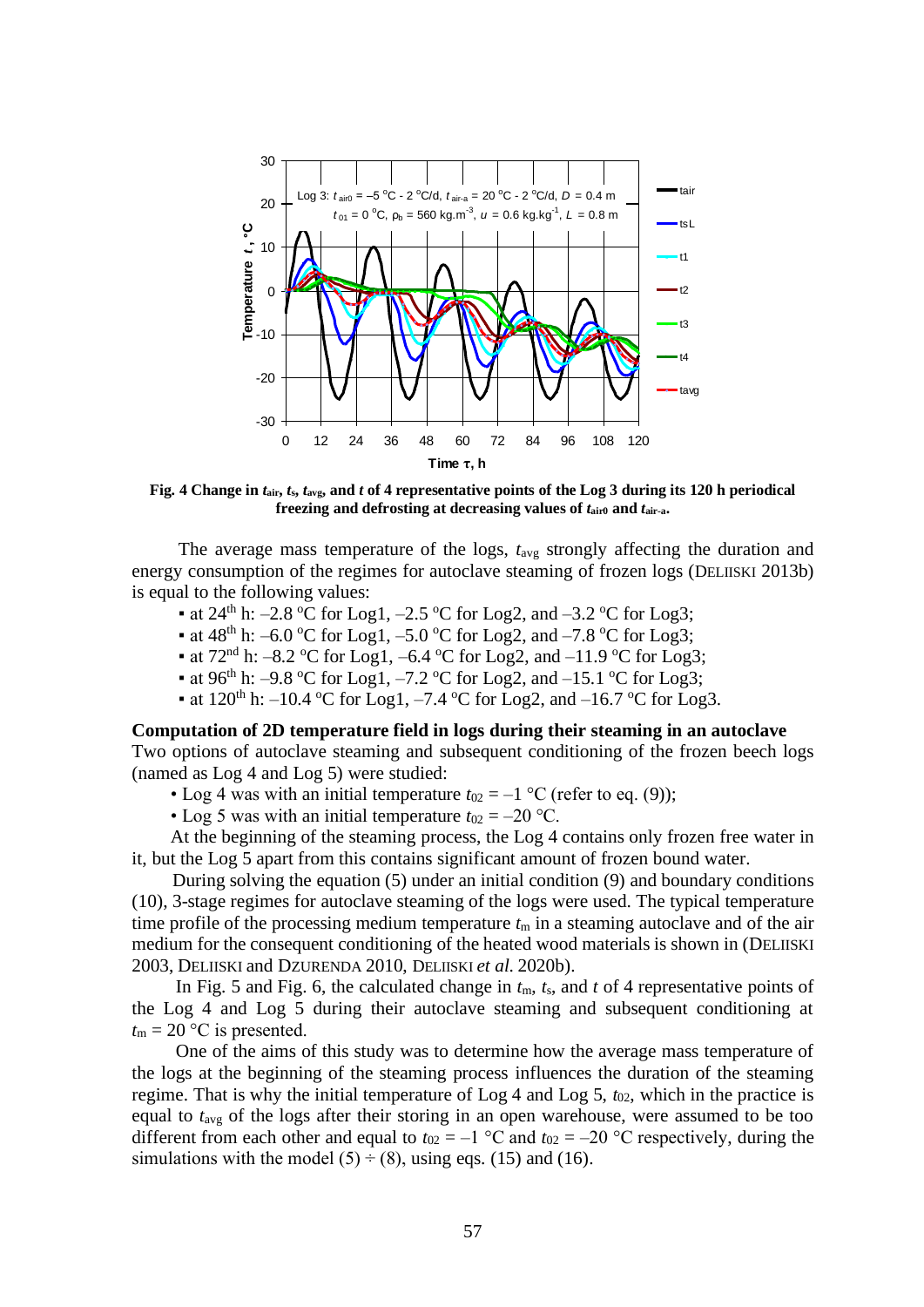

**Fig. 5 Change in**  $t_m$ **,**  $t_s$ **, and**  $t$  **in 4 representative points of the Log 4 with**  $t_{02} = -1$  **°C during its steaming in an autoclave and its subsequent conditioning at**  $t_{\text{air}} = 20 \degree C$ **.** 



**Fig. 6** Change in  $t_m$ ,  $t_s$ , and  $t$  in 4 representative points of the Log 5 with  $t_{02} = -20$  °C during its steaming **in an autoclave and its subsequent conditioning at**  $t_{\text{air}} = 20 \degree C$ **.** 

In Fig. 5 and Fig. 6, the minimum and maximum values of the temperature,  $t_{\text{min}} = 62$  $\rm{°C}$  and  $t_{\rm max}$  = 90  $\rm{°C}$ , are also shown. It is well known that the temperature of all representative points of the logs during the veneer cutting process between these optimum values of *t*min and  $t_{\text{max}}$  is needed to obtain the quality veneer from plasticized beech wood (DELIISKI 2003, DELIISKI and DZURENDA 2010).

The temperature fields in the logs was computed for the processes of their steaming in an autoclave and their subsequent conditioning in an air environment.

This means that the calculation of the non-stationary 2D change in the temperatures in the longitudinal sections of the logs during the time of their conditioning begins from the already reached temperature during the time of calculations distribution of temperature at the end of the steaming regime. Based on the calculations, the time of reaching the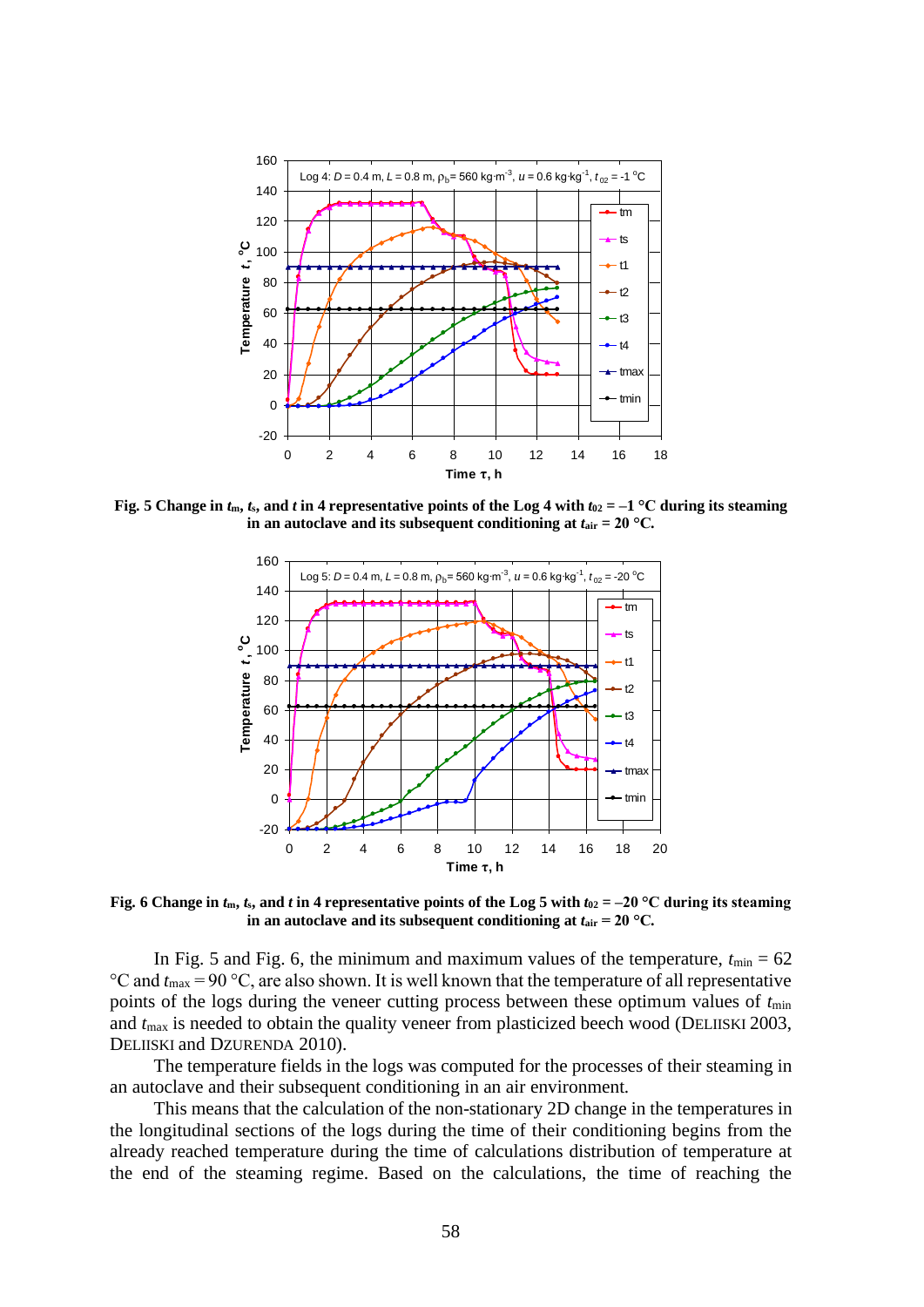temperature in the entire volume of the heated logs needed for cutting the veneer can be determined (between *t*min and *t*max in Fig. 5 and Fig. 6).

Fig. 5 and Fig. 6 show that temperatures of all representative points enter between  $t_{\text{min}}$  $= 62 \degree C$  and  $t_{\text{max}} = 90 \degree C$  after conditioning of the heated logs in an air environment equal to approximately 60 min for Log 4 and 90 min for Log 5.

The analysis of Fig. 5 and Fig. 6 shows that the duration of the steaming regimes of the studied logs is equal to  $\tau_{reg} = 10.5$  h for Log 4 and to  $\tau_{reg} = 14.0$  h for Log 5. It means that a decrease in the initial log temperature  $t_{02}$  from  $-1$  °C to  $-20$  °C (i.e. by 19 °C causes a decrease in  $\tau_{reg}$  by 3.5 h, i.e. each decrease in  $t_{02}$  by 1 °C in our case causes an increase in  $\tau_{reg}$ by approximately 11 min.

The comparison of the obtained results with the results in (DELIISKI *et al.* 2020b) show that a decrease in the initial temperature of the logs from  $0^{\circ}$ C to  $-1^{\circ}$ C when the whole amount of the free water is fully crystallized and there is still no frozen bound water in the wood causes elongation of the regime for the autoclave steaming by 30 min.

#### **CONCLUSIONS**

An approach to mathematical modelling and research on the 2D non-stationary temperature distribution in logs stored for a long time in an open warehouse in winter under the influence of periodically changing atmospheric temperature and during their subsequent steaming in autoclaves was described in the paper.

Mathematical descriptions of the periodically changing atmospheric temperature, of the temperature of the autoclave steaming regimes of the logs, and also of their subsequent conditioning in an air environment were presented. These descriptions were introduced as boundary conditions in our own 2D non-linear coupled mathematical models of the 2D temperature distribution in logs during their freezing and defrosting.

A software program for solving the models and computing the 2D temperature field of logs during the processes were prepared in the calculation environment of Visual FORTRAN Professional. The paper showed and analysed, e.g. the application of the suggested approach, diagrams of the change in *t*m, *t*s, *t*avg, and 2D temperature distribution in beech logs with industrial dimensions (diameter of 0.4 m and length of 0.8 m), basic density of 560 kg·m<sup>-3</sup>, and moisture content of 0.6 kg $\cdot$ kg<sup>-1</sup> in the following two cases:

• during 5 day-long (i.e. 120 h) continuous alternating freezing and defrosting of logs with an initial temperature of  $0^{\circ}$ C under the influence of periodically changing atmospheric temperature at its constant initial value  $t_{\text{air0}} = -5 \degree C$  and constant amplitude  $t_{\text{air-a}} = 20 \degree C$  (Log 1); at a constant value of  $t_{\text{air0}} = -5$  °C and gradual decrease in  $t_{\text{air-a-in}} = 20$  °C by 2 °C/d (Log 2) and at gradual decrease in both initial values of  $t_{\text{air0-in}} = -5 \degree C$  and  $t_{\text{air-a-in}} = 20 \degree C$  by 2  $\degree C/d$ . It was computed that at the end of 120 h periodically freezing and defrosting of the studied logs their average mass temperature was equal to  $-10.4 \degree C$  for Log 1, to  $-7.4 \degree C$  for Log 2, and to  $-16.7$  °C for Log 3;

• during 3-stage regimes for autoclave steaming of two logs with an initial temperature of  $-1$  °C (Log 4) and  $-20$  °C (Log 5) and during 2.5 h of their subsequent conditioning (cooling) at the air temperature of 20 °C. It was determined that the duration of the steaming regimes of the studied logs was equal to  $\tau_{reg} = 10.5$  h for Log 4 and to  $\tau_{reg} = 14.0$  h for Log 5. It means that each decrease in the initial log temperature by  $1 \text{ °C}$  in the considered temperature range causes an increase in  $\tau_{\text{reg}}$  by approximately 11 min.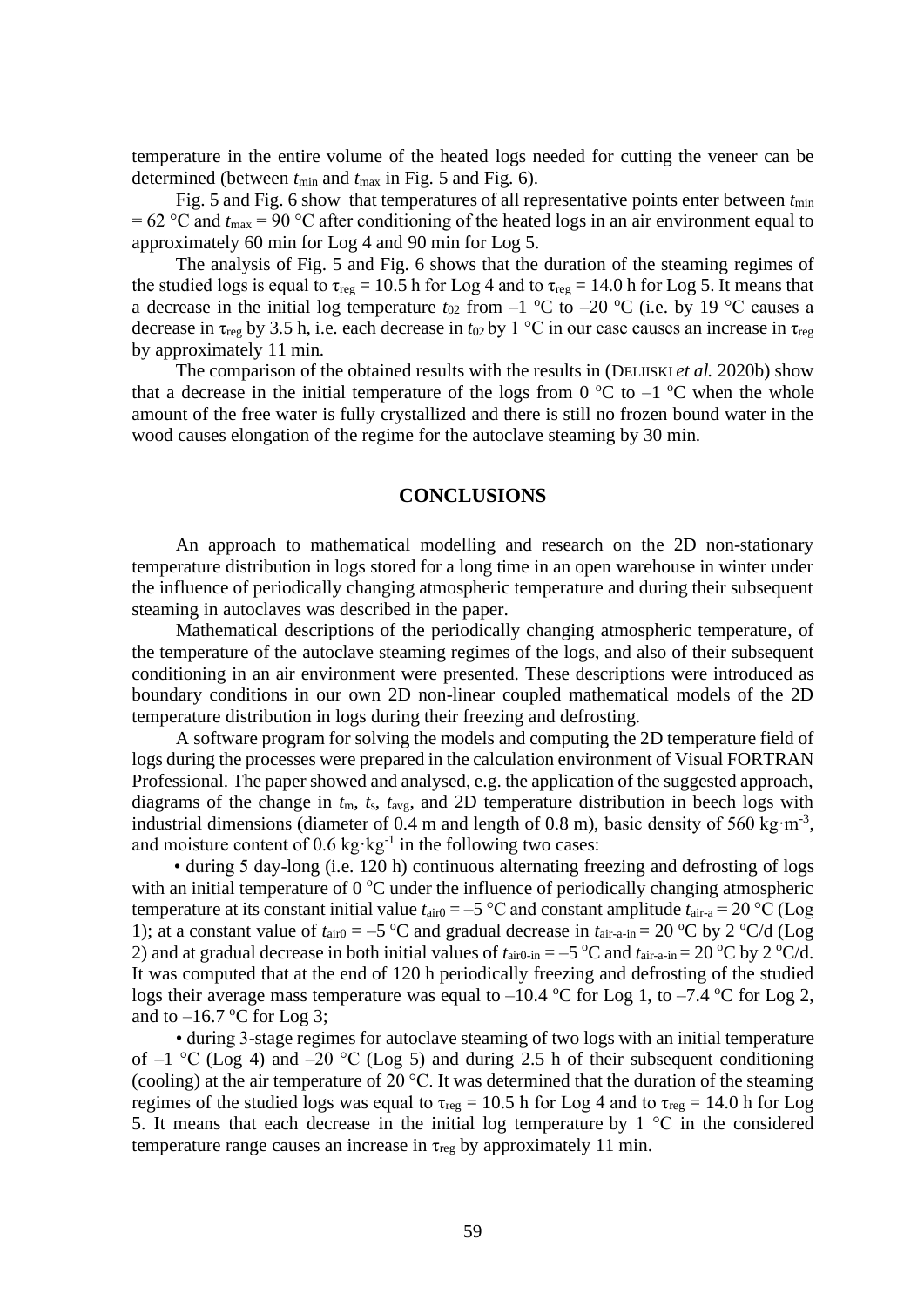Comparing these data with previous results of the authors it was determined that a decrease in the initial temperature of the logs from 0  $^{\circ}$ C to  $-1$   $^{\circ}$ C when the whole amount of the free water is fully crystallized and there is still no frozen bound water in the wood causes elongation of the regime for autoclave steaming by 30 min.

The presented approach to the computing the 2D temperature field in logs and their average mass temperature at periodically changing atmospheric temperature can help to determine accurately the initial temperature of the logs before steaming, depending on the duration of the log storing in an open warehouse during all seasons. This creates a basis for the development of energy saving steaming regimes with an optimal duration depending on the initial temperature of the frozen and non-frozen logs of each batch subjected to thermal treatment.

The suggested approach and the results from the solutions of the coupled two models can be used for development and implementation of advanced systems for model-based automatic control (DELIISKI 2004, 2011, HADJISKI and DELIISKI 2016, HADJISKI *et al.* 2019) of different thermal treatment processes of logs and other wood materials.

#### **REFERENCES**

CHUDINOV, B. S. 1966. Theoretical Research of Thermo Physical Properties and Thermal Treatment of Wood. Dissertation for DSc., Krasnojarsk, USSR : SibLTI.

CHUDINOV, B. S. 1968. Theory of the Thermal Treatment of Wood. Moscow : Nauka, 255 pp.

DELIISKI, N. 1988. Thermische Frequenzkennlinien von wetterbeanspruchten Holzbalken. In Holz als Roh- und Werkstoff, 46(2): 59−65.

DELIISKI, N. 2003. Modeling and Technologies for Steaming of Wood Materials in Autoclaves. DSc. thesis, Sofia : University of Forestry, 358 pp.

DELIISKI, N. 2004. Modelling and Automatic Control of Heat Energy Consumption Required for Thermal Treatment of Logs. In Drvna Industrija, 55(4): 181−199.

DELIISKI, N. 2009. Computation of the 2-dimensional Transient Temperature Distribution and Heat Energy Consumption of Frozen and Non-Frozen Logs. In Wood Research, 54(3): 67−78.

DELIISKI, N. 2011. Transient Heat Conduction in Capillary Porous Bodies. In Ahsan A. editor. Convection and Conduction Heat Transfer. Rieka : InTech Publishing House, 149−176.

DELIISKI, N. 2013a. Computation of the Wood Thermal Conductivity during Defrosting of the Wood. In Wood Research, 58(4): 637−650.

DELIISKI, N. 2013b. Modelling of the Energy Needed for Heating of Capillary Porous Bodies in Frozen and Non-Frozen States. Saarbrücken : Lambert Academic Publishing, Scholars' Press, Germany, 106 pp.

DELIISKI, N., DZURENDA, L. 2010. Modelling of the Thermal Processes in the Technologies for Wood Thermal Treatment. Zvolen : TU vo Zvolene, Slovakia, 224 pp.

DELIISKI, N., DZURENDA, L., MILTCHEV, R. 2010. Computation and  $\overline{3}D$  Visualization of the transient Temperature Distribution in Logs during Steaming. In Acta Facultatis Xylologiae Zvolen, 52(2): 23−31.

DELIISKI, N., DZURENDA, L., TUMBARKOVA, N., ANGELSKI, D. 2015. Computation of the Temperature Conductivity of Frozen Wood during its Defrosting. In Drvna Industrija, 66(2): 87−96. DELIISKI, N., DZURENDA, L., ANGELSKI, D., TUMBARKOVA, N. 2019. Computing the Energy for Warming up of Prisms for Veneer Production during Autoclave Steaming with a Limited Power of the Heat Generator. In Acta Facultatis Xilologiae Zvolen, 61(1): 63−74.

DELIISKI, N., TUMBARKOVA, N. 2017. An Approach and an Algorithm for Computation of the Unsteady Icing Degrees of Logs Subjected to Freezing. In Acta Facultatis Xilologiae Zvolen, 59(2): 91−104.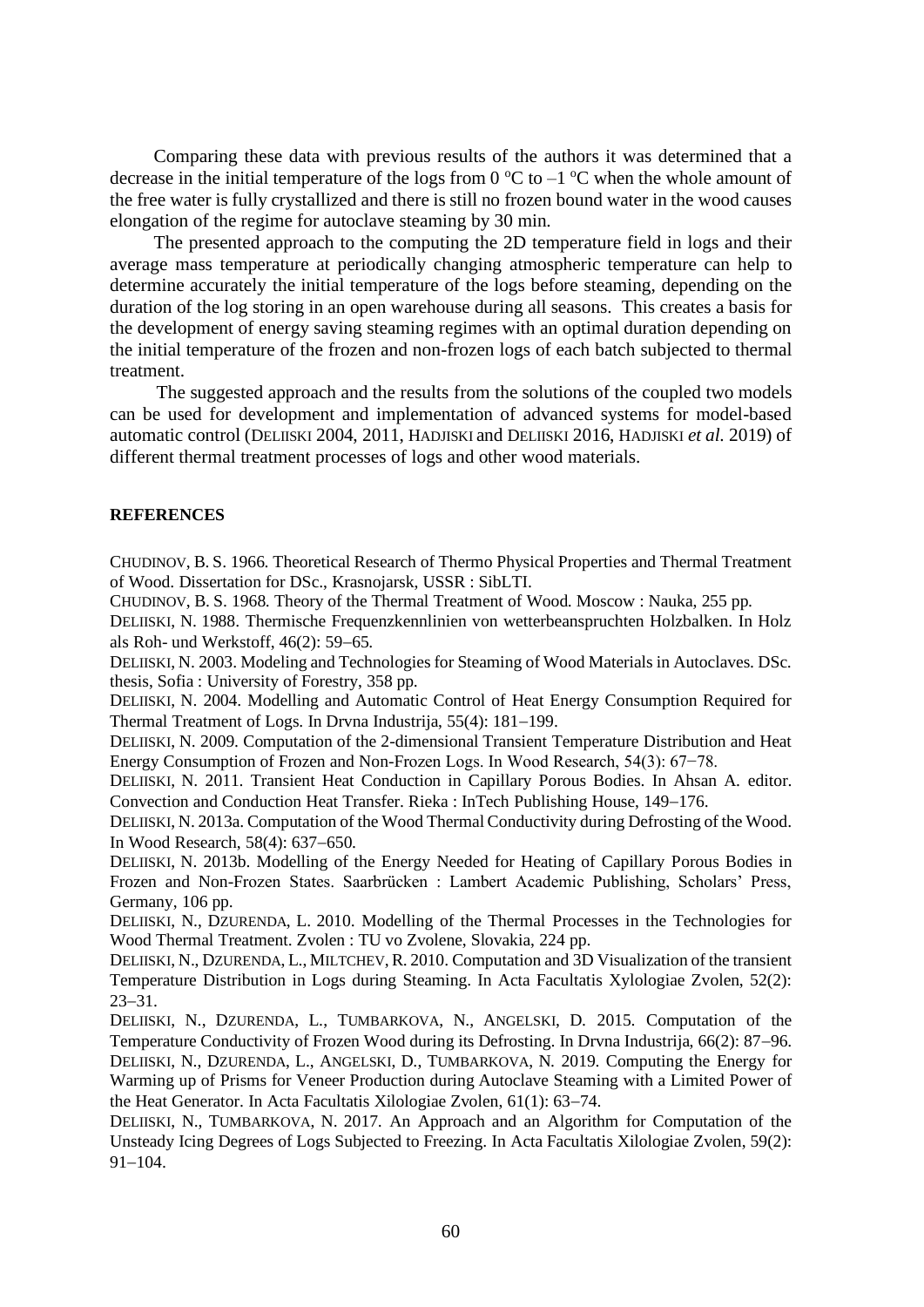DELIISKI, N., TUMBARKOVA, N. 2019. Numerical Solution to Two-Dimensional Freezing and Subsequent Defrosting of Logs. In Iranzo A. editor. Heat and Mass Transfer - Advances in Science and Technology Applications, IntechOpen, 20 pp.

DELIISKI, N., NIEMZ, P., TUMBARKOVA, N. 2020a. Computing the 2D Temperature Distribution and Icing Degree in Logs at Changing Atmospheric Temperature in Winter. PRO LIGNO, 16(3): 8−18.

DELIISKI, N., DZURENDA, L., TRICHKOV, N., TUMBARKOVA, N. 2020b. Computing the 2D Temperature Field in Non-frozen Logs at Changing Atmospheric Temperature and during their Subsequent Autoclave Steaming. In Acta Facultatis Xilologiae Zvolen, 62(2): 47−59.

DELIISKI, N., DZURENDA, L., TUMBARKOVA, N. 2020c. Modelling of the Two-Dimensional Thawing of Logs in an Air Environment. In Valdman J. editor. Modeling and Simulation in Engineering – Selected Problems, IntechOpen, 19 pp.

GUZENDA,R., GANOWICZ,R. 1986. Temperaturänderungen in brettschichtverleimten Holzbalken bei periodisch wechselnden Umgebungtemperaturen. Holz als Roh– und Werkstoff, 44(1): 61−67.

HADJISKI, M., DELIISKI, N. 2016. Advanced Control of the Wood Thermal Treatment Processing. In Cybernetics and Information Technologies, Bulgarian Academy of Sciences, 16(2): 179−197.

HADJISKI, M., DELIISKI, N., GRANCHAROVA, A. 2019. Spatiotemporal Parameter Estimation of Thermal Treatment Process via Initial Condition Reconstruction using Neural Networks. In Hadjiski M, Atanasov KT, editors. Intuitionistic Fuzziness and Other Intelligent Theories and Their Applications. Springer International Publishing AG, Cham, Switzerland: 51−80.

HRČKA, R., BABIAK, M. 2017. Wood Thermal Properties. In Wood in Civil Engineering, Giovanna Consu, InTechOpen: 25−43.

KANTER, K. R. 1955. Investigation of the Thermal Properties of Wood. PhD Thesis, Moscow, USSR : MLTI.

KHATTABI, A., STEINHAGEN, H. P. 1992. Numerical Solution to Two-Dimensional Heating of Logs. In Holz als Roh- und Werkstoff, 50 (7−8): 308−312.

KHATTABI, A., STEINHAGEN, H. P. 1993. Analysis of Transient Non-linear Heat Conduction in Wood Using Finite-difference Solutions. In Holz als Roh- und Werkstoff, 51(4): 272−278.

KHATTABI A., STEINHAGEN H. P. 1995. Update of "Numerical Solution to Two-dimensional Heating of Logs". Holz als Roh- und Werkstoff, 53(1): 93−94.

OLEK, W., GUZENDA, R.1995. Prediction of Temperature Changes in Glued Laminated Beams. Holz als Roh– und Werkstoff, 53(4): 249−252.

PERVAN, S. 2009. Technology for Treatment of Wood with Water Steam. Zagreb : University in Zagreb.

POŽGAJ, A., CHOVANEC, D., KURJATKO, S., BABIAK, M. 1997. Structure and Properties of Wood. 2<sup>nd</sup> edition, Bratislava : Príroda a.s., 485 pp.

RIEHL, T., WELLING, J., FRÜHWALD, A. 2002. Druckdämpfen von Schnittholz, Arbeitsbericht 2002/01: Institut für Holzphysik, Hamburg: Bundesforschungsanstalt für Forst- und Holzwirtschaft. SHUBIN, G. S. 1990. Drying and Thermal Treatment of Wood. Moscow : Lesnaya Promyshlennost, 337 pp.

SOKOLOVSKI, S., DELIISKI, N., DZURENDA, L. 2007. Constructive Dimensioning of Autoclaves for Treatment of Wood Materials under Pressure. In Woodworking Techniques, Zalesina, Croatia, 117−126.

STEINHAGEN, H. P. 1986. Computerized Finite-difference Method to Calculate Transient Heat Conduction with Thawing. In Wood and Fiber Science 18(3), p. 460−467.

STEINHAGEN, H. P. 1991. Heat Transfer Computation for a Long, Frozen Log Heated in Agitated Water or Steam – A Practical Recipe. In Holz Roh- Werkstoff, 49(7–8): 287−290.

STEINHAGEN, H. P., LEE, H. W. 1988. Enthalpy Method to Compute Radial Heating and Thawing of Logs. In Wood and Fiber Science, 20(4): 415−421.

TELEGIN, A. S., SHVIDKIY, B. S., YAROSHENKO, U. G. 2002. Heat- and Mass Transfer. Moscow : Akademkniga, 456 pp.

TREBULA, P., KLEMENT, I. 2002. Drying and Hydrothermal Treatment of Wood. Zvolen : TU vo Zvolene, 449 pp.